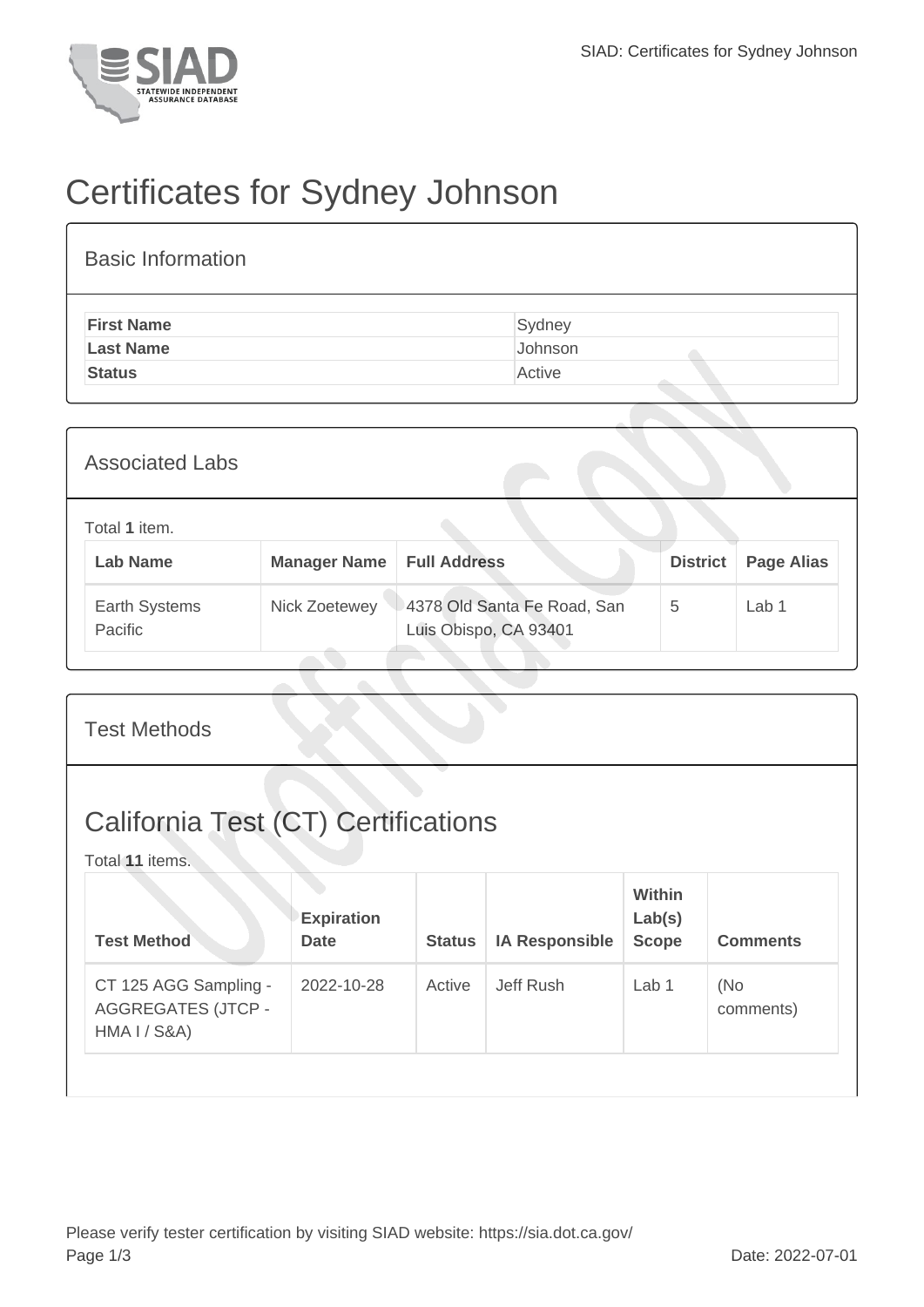

| <b>Test Method</b>                                                      | <b>Expiration</b><br><b>Date</b> | <b>Status</b> | <b>IA Responsible</b> | <b>Within</b><br>Lab(s)<br><b>Scope</b> | <b>Comments</b>   |
|-------------------------------------------------------------------------|----------------------------------|---------------|-----------------------|-----------------------------------------|-------------------|
| CT 125 HMA Sampling -<br>HMA (JTCP - HMA I)                             | 2022-10-28                       | Active        | Jeff Rush             | Lab <sub>1</sub>                        | (No<br>comments)  |
| CT 231 Relative<br><b>Compaction - Nuclear</b><br>Gage                  | 2023-03-10                       | Active        | Martiniano Ruiz       | Lab <sub>1</sub>                        | (No<br>comments)  |
| CT 375 AC Density by<br>Nuclear Gage                                    | 2023-03-10                       | Active        | Martiniano Ruiz       | Lab <sub>1</sub>                        | (No)<br>comments) |
| CT 504 Air Content of<br><b>PCC - Pressure Method</b><br>(JTCP - PCC)   | 2025-11-13                       | <b>Active</b> | Sarbjit Grewal        | Lab <sub>1</sub>                        | (No<br>comments)  |
| CT 518 Unit Weight -<br>PCC (JTCP - PCC)                                | 2025-11-13                       | Active        | Sarbjit Grewal        | Lab 1                                   | (No<br>comments)  |
| CT 539 Sampling Fresh<br>Concrete (JTCP - PCC)                          | 2025-11-13                       | Active        | Sarbjit Grewal        | Lab <sub>1</sub>                        | (No<br>comments)  |
| CT 540 Making Cylinders<br>- PCC (JTCP - PCC)                           | 2025-11-13                       | Active        | Sarbjit Grewal        | Lab 1                                   | (No<br>comments)  |
| CT 543 Air Content of<br><b>PCC - Volumetric Method</b><br>(JTCP - PCC) | 2025-11-13                       | Active        | Sarbjit Grewal        | Lab <sub>1</sub>                        | (No<br>comments)  |
| CT 556 Slump - PCC<br>(JTCP - PCC)                                      | 2025-11-13                       | Active        | Sarbjit Grewal        | Lab 1                                   | (No<br>comments)  |
| CT 557 Temperature -<br>PCC (JTCP - PCC)                                | 2025-11-13                       | Active        | Sarbjit Grewal        | Lab 1                                   | (No<br>comments)  |